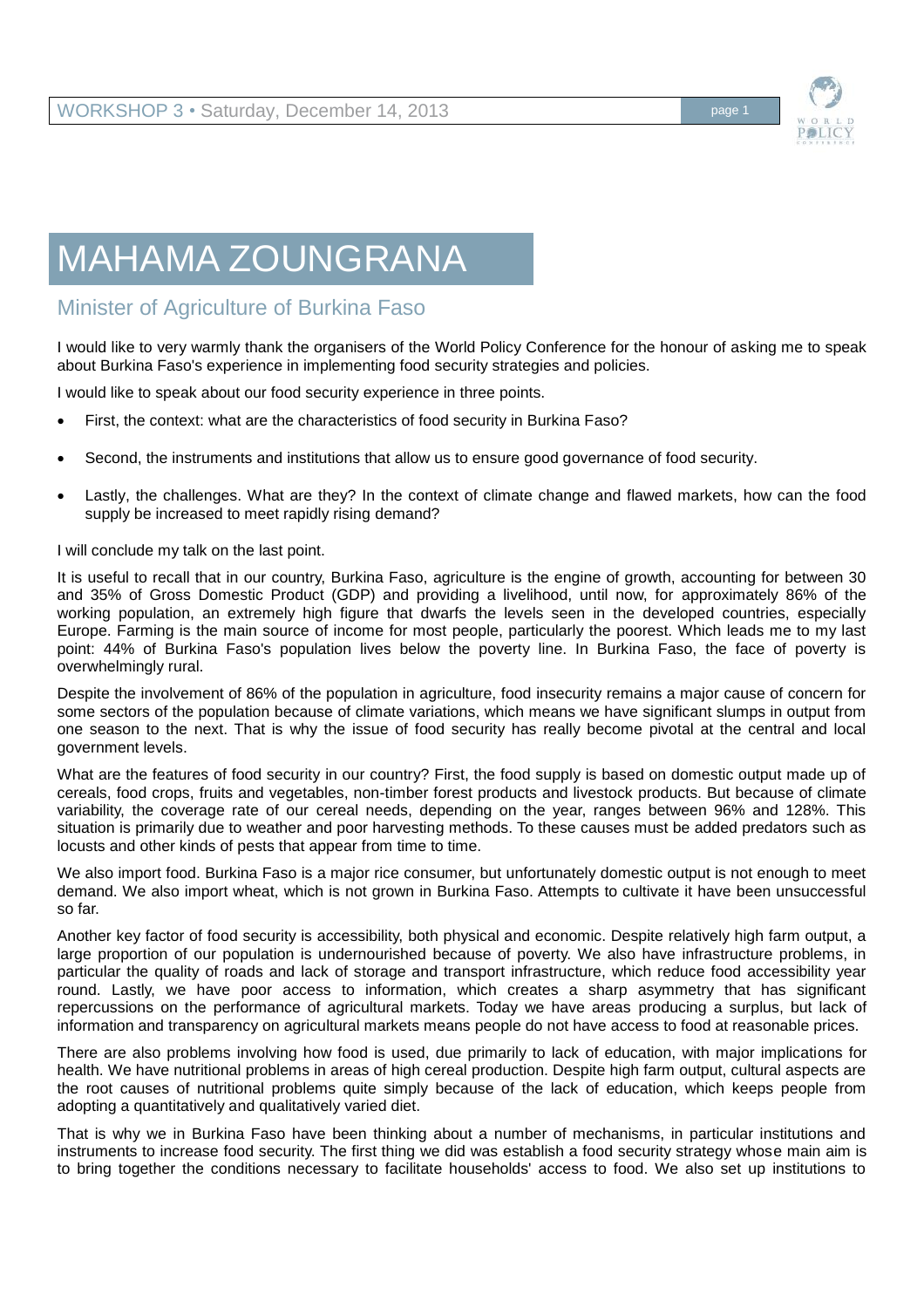

ensure the governance of food security. Then, we created a national food security council, which is the central food and nutritional security planning body. It is important to note that State organisations (ministries and decentralised structures), civil society, the private sector and development partners ensure the governance of food security because we understand that food security is multi-dimensional. The State alone, with all the good will in the world, cannot guarantee food security. In addition, civil society, which has a key role to play, but also and above all the private sector, must become increasingly involved. Today we need many investments in agriculture, and it is illusory to think that the State, even with backing from technical and financial partners, can be the only investor. We have a certain number of investments but I will not dwell on them here.

With regard to governance, the institutions include not only food security decision-making bodies but also, and above all, executive bodies, in particular bodies to implement and organise information systems (especially the market information system and alert systems) that enable the government and all the partners to target areas of food insecurity. Combining these tools helps identify areas of food insecurity and populations at risk. There are also other tools, such as food stock management tools that help keep stocks up and cope with food security problems when times are lean. In addition, there are structures that manage intervention and food security logistics.

It is important to say that this system is not just operational on the central level. It also functions on the decentralised level to enable local authorities and decentralised services to identify target populations and become involved in managing food security on a daily basis.

What must be said about the food security strategy I have just talked about? It is based on a number of international frameworks and principles, especially the Millennium Development Goals. MDG 1 gives priority to reducing hunger and extreme poverty and to a number of global principles laid down by the FAO (the Global Strategic Framework for Food Security and Nutrition). We have tried to integrate regional principles on the national level, in particular the Comprehensive Africa Agriculture Development Programme (CAADP) of the New Partnership for Africa's Development (NEPAD), which lists a number of priorities on which national priorities must be based in order to ensure more coherence.

The last point of my talk addresses the challenges we must overcome to boost agricultural development in order to achieve sustainable food security. We have built the instruments and developed the strategies. But what are our goals and challenges? What can be done to ensure the sustainable availability of food? The answer depends on solving water management issues. Today, rainfall is our farmers' main source of water. The main concern is to use technologies resilient enough to store what little rainwater does fall, and also to use varieties adapted to the context, varieties adapted to floods as well as droughts. We have many proposals from agricultural researchers, who have developed numerous varieties adapted to Burkina Faso's climate. But now the challenge lies in getting rural households to adopt them.

The second solution for food availability has to do with irrigation. Most of the water our farmers use comes from rainfall. Irrigated land only accounts for approximately 2 to 5% of the food supply, so there is a long way to go in this area. It is therefore a priority.

The other priority is to settle land security issues. Today land security is indispensable in our country for spurring national and international investment in agriculture. The rules governing land ownership are overwhelmingly based on the traditional system, which leaves out many people, including youth and women, who make up most the population. How can land ownership laws be crafted to promote access of these two segments of the population to land and make investments safe? The necessary conditions must be created to facilitate young people's access to land: they are a great opportunity for Africa but also a threat if the problem of youth unemployment is not solved. Agriculture has always been the main source of livelihood for young people in our countries. It is indispensable to boost investments in agriculture in order to create decent jobs for them.

In Maputo, Heads of State pledged to earmark at least 10% of their budgets for agriculture, but that commitment still goes unfulfilled in many countries. Burkina Faso devotes 14% of the national budget to agriculture. It is important for governments in the region to earmark a large share of their budgets to agriculture, and especially to family farms, which are still the backbone of agriculture in our countries.

With regard to accessibility, we must work on implementing policies that reduce poverty, decrease inequality and fight exclusion. We must do everything we can to solve the problem of availability by improving transfers, and then by